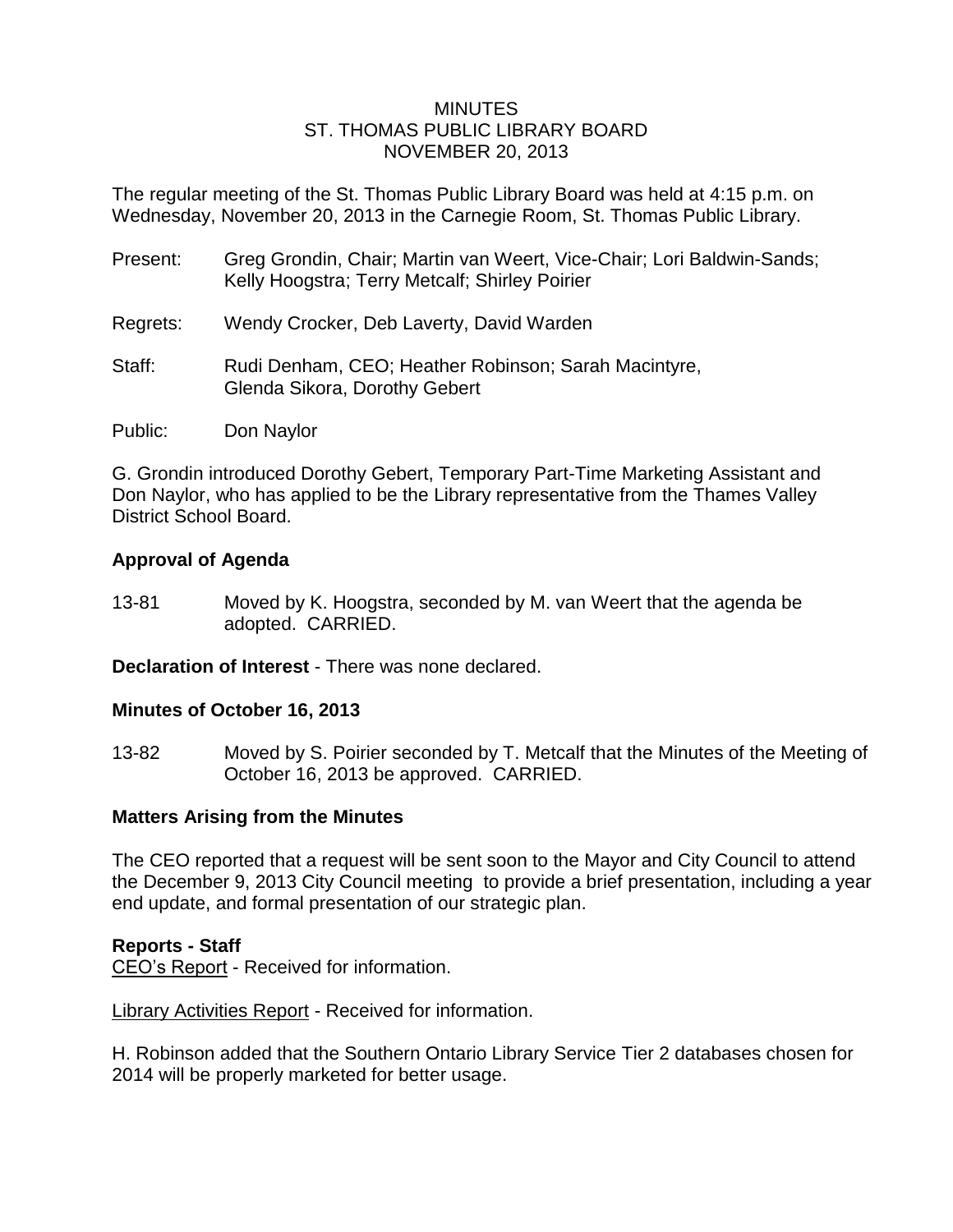Systems and Support Services Librarian – Received for information.

Friends Book Sales Report - Received for information.

G. Grondin, President reported that there is limited foot traffic in the Elgin Mall. The Library has been distributing bookmarks to patrons for 1 free book at the Friends Book Store.

Friends Liaison Report - November 2013 - Received for information.

## **Reports - Standing Committees**

Finance and Building and Grounds

13-83 Moved by T. Metcalf, seconded by K. Hoogstra that the St. Thomas Public Library Board approve the Revenue and Expenditure Statement January to October 31, 2013. CARRIED.

The CEO reported that there are a few areas of concern with the year end Revenue and Expenditure statement. There is anticipated to be an underexpenditure in salaries at year end, because some positions were vacant for part of the year. Books seem under spent but there are books on order; Development Charges have been spent; and the Room Rentals are high as Ontario Works has used the Computer Lab for staff training.

Southern Ontario Library Service – Received for information.

Personnel and Public Relations

M. van Weert reported that the CEO's Performance Appraisal has been satisfactorily completed.

13-84 Moved by M. van Weert, seconded by T. Metcalf that the St. Thomas Public Library Board approve the CEO's Performance Appraisal for 2013. CARRIED.

Federation of Ontario Public Libraries

The next meeting will be held on November 29, 2013.

#### **Correspondence**

Dr. W. A. Crocker re: Resignation from the St. Thomas Public Library Board – Received for information.

Carmen Sprovieri, UWO MLIS Professor re: Thank you – Received for information.

Ministry of Citizenship and Immigration – 2014 Volunteer Service Awards – Received for information.